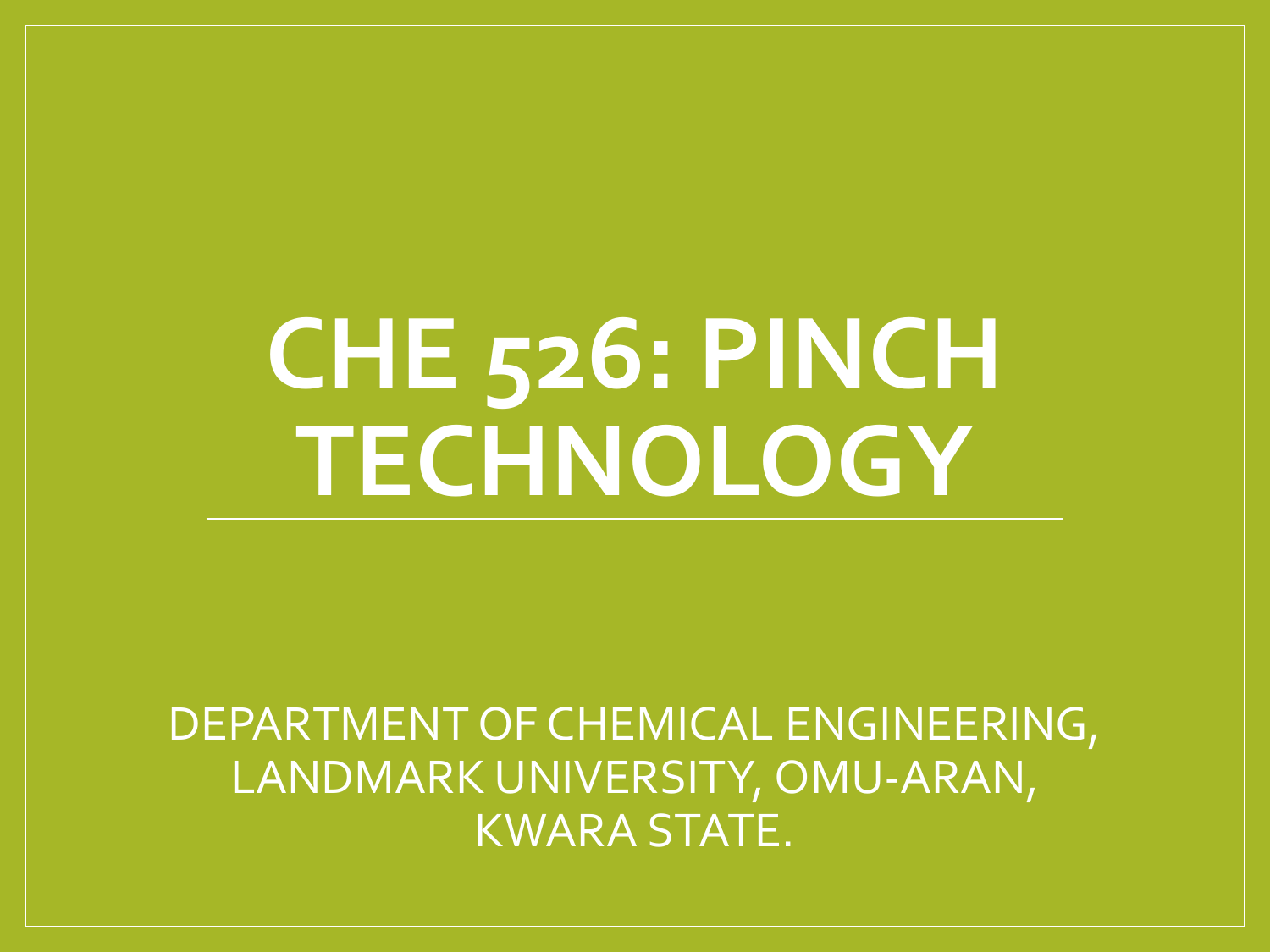#### Designing Stream Networks

- Stream network is a grid diagram showing the streams and the corresponding heat exchange units (HEN).
- The design of HEN incorporates two fundamentally important features:
	- **u** it recognizes that the pinch region is the most constrained part of the problem (consequently it starts the design at the pinch and develops by moving away) and,

 $\Box$  it allows the designer to choose between match options.

- Network design examines which "hot" streams can be matched to "cold" streams via heat recovery. This can be achieved by employing "tick off" heuristics to identify the heat loads on the pinch exchanger.
- **■** Every match brings one stream to its target temperature.
- **The pinch divides the heat exchange system into two thermally** independent regions, HENs for both above and below pinch regions are designed separately.
- When the heat recovery is maximized the remaining thermal needs must be supplied by hot utility. The graphical method of representing flow streams and heat recovery matches is called a 'grid diagram'.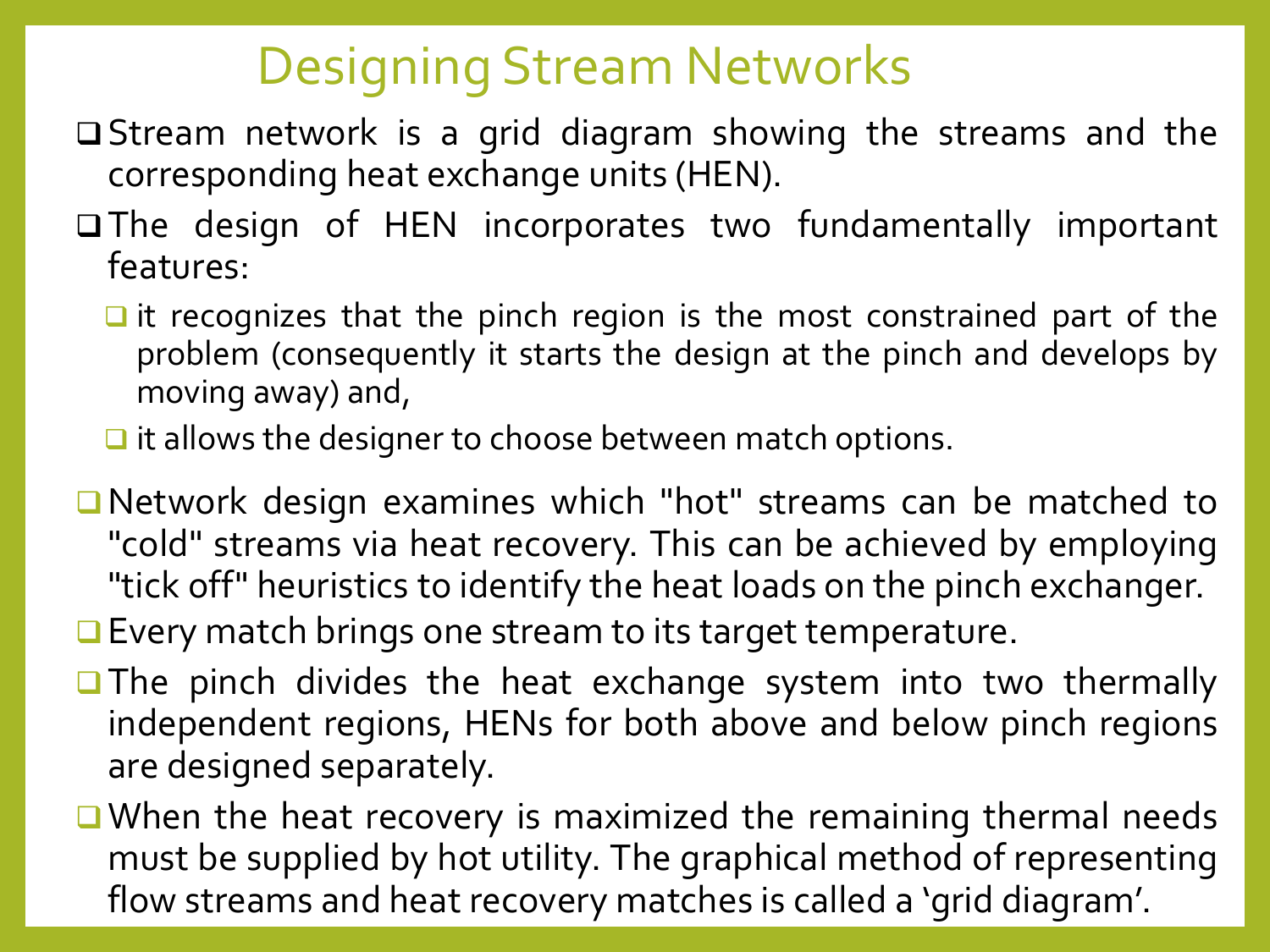

Typical grid diagram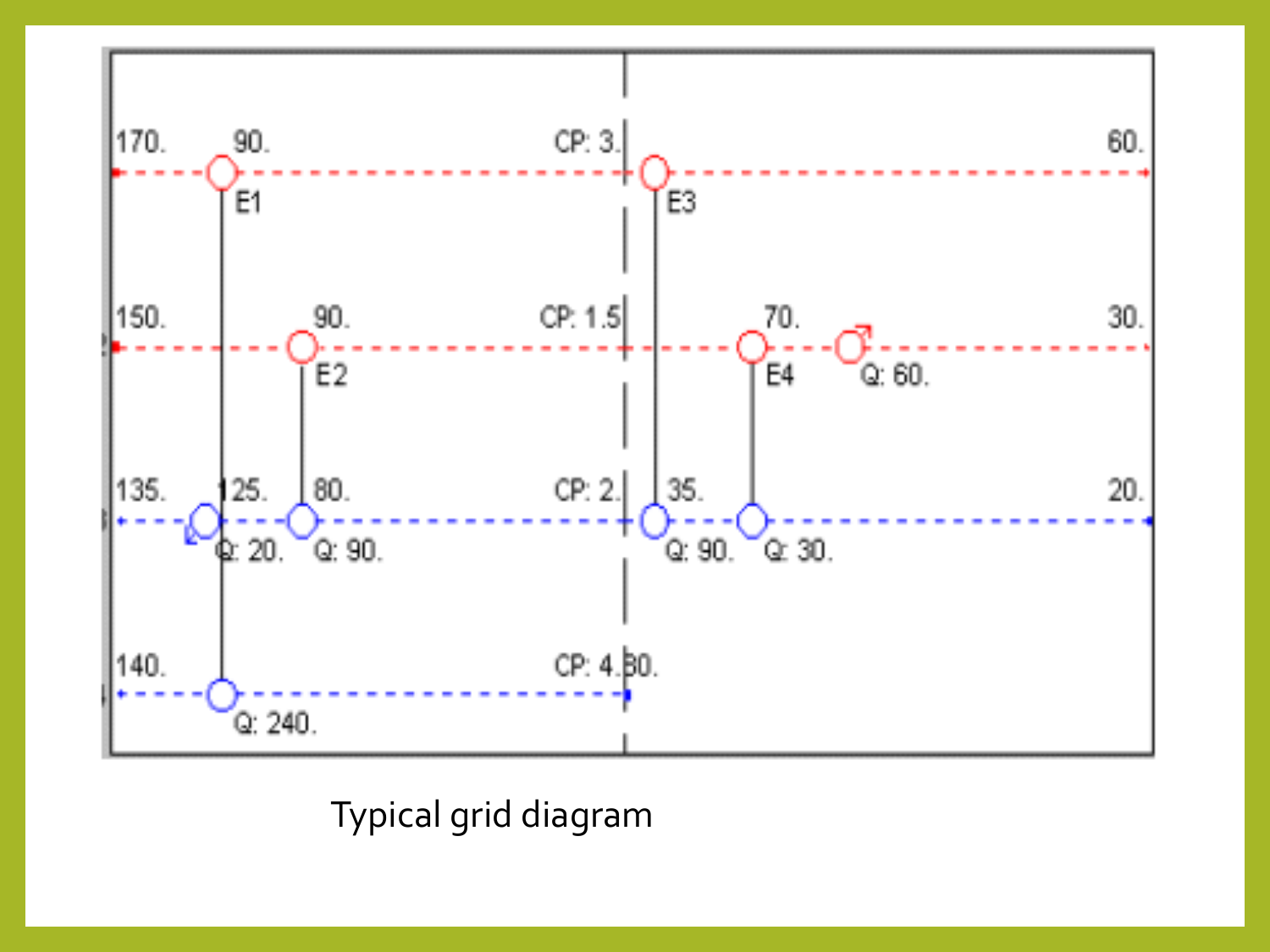#### **Describing the Heat Exchange Networks**

- **■** All the cold and hot streams are represented by horizontal lines.
- **□** The entrance and exit temperatures are shown at either end.
- $\Box$  The vertical line in the middle represents the pinch temperature.
- **The circles represent heat exchangers. Unconnected circles** represent exchangers using utility heating and cooling.
- $\square$  The design of a network is based on certain guidelines like the "C<sub>P</sub> Inequality Rule", "Stream Splitting", "Driving Force Plot" and "Remaining Problem Analysis".
- Having made all the possible matches, the two designs above and below the pinch are then brought together and usually refined to further minimize the capital cost.
- □ After the network has been designed according to the pinch rules, it can be further subjected to energy optimization.
- Optimizing the network involves both topological and parametric changes of the initial design in order to minimize the total cost.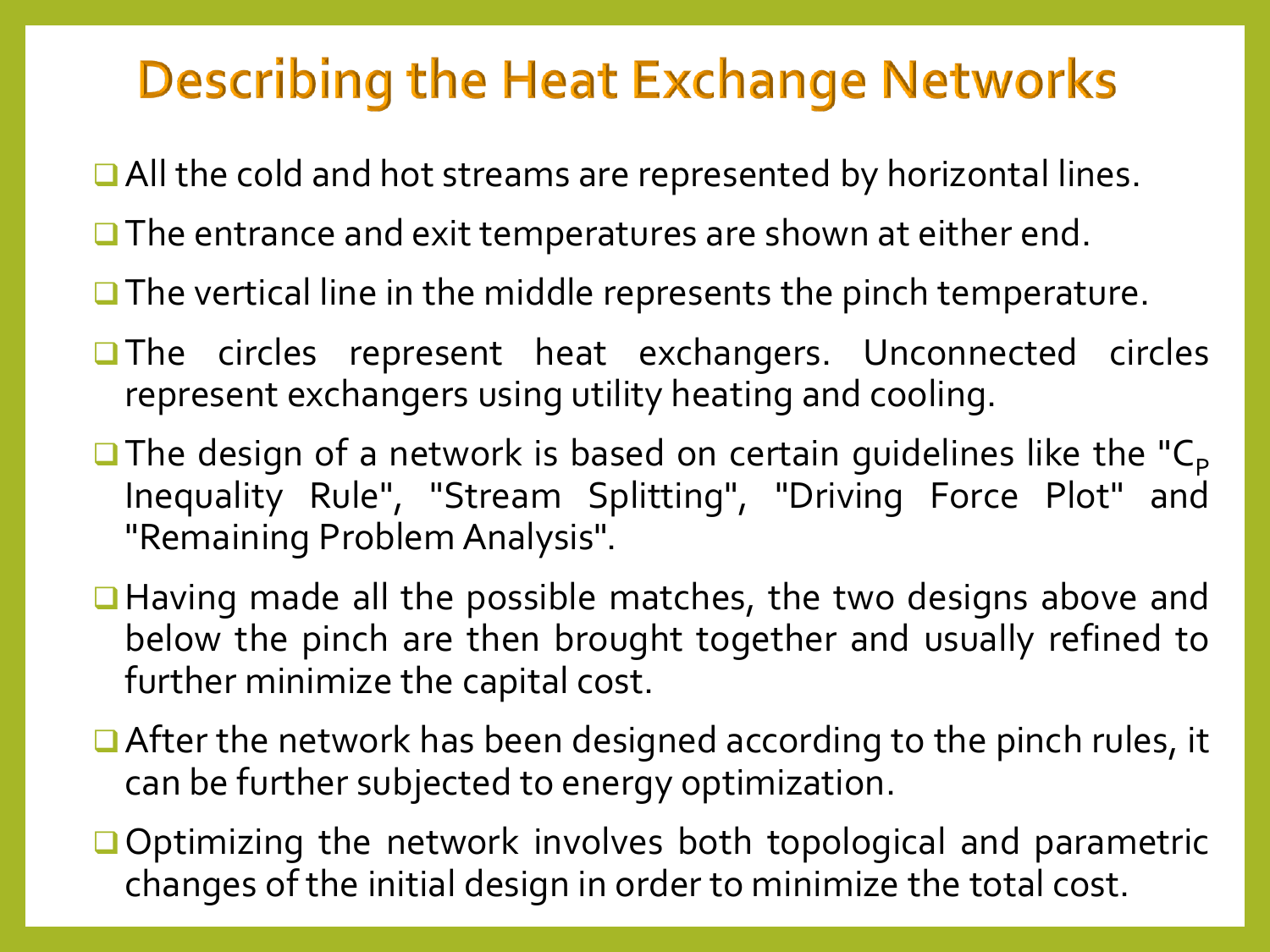#### Steps Involved in Designing Heat Exchange Networks

- 1. Construct the curves for the temperature enthalpy load  $(t H)$ graph from which the Pinch conditions and the minimum external heating and cooling duties can be found.
- 2. Use the Pinch temperature to design the heat recovery network that will satisfy the targets for minimum external duties. Rules that must be observed in the design of the optimum heat recovery scheme;
	- No heat transfer across the Pinch
	- No external cooling above the Pinch
	- No external heating below the Pinch
- 3. Construct a design chart where the streams are represented as horizontal lines drawn between their respective temperature limits and broken by vertical lines representing the Pinch.
- $\frac{1}{4}$ . Next, link the hot streams with the cold streams by heat exchangers, bearing in mind the rules for optimum heat recovery. In addition, to link a hot and cold stream immediately adjacent to the pinch, the following rules should be followed:
	- ❖  $CP_H \n≤ CP_C$ ; above the Pinch
	- ❖  $CP_H \ge CP_C$ ; below the Pinch.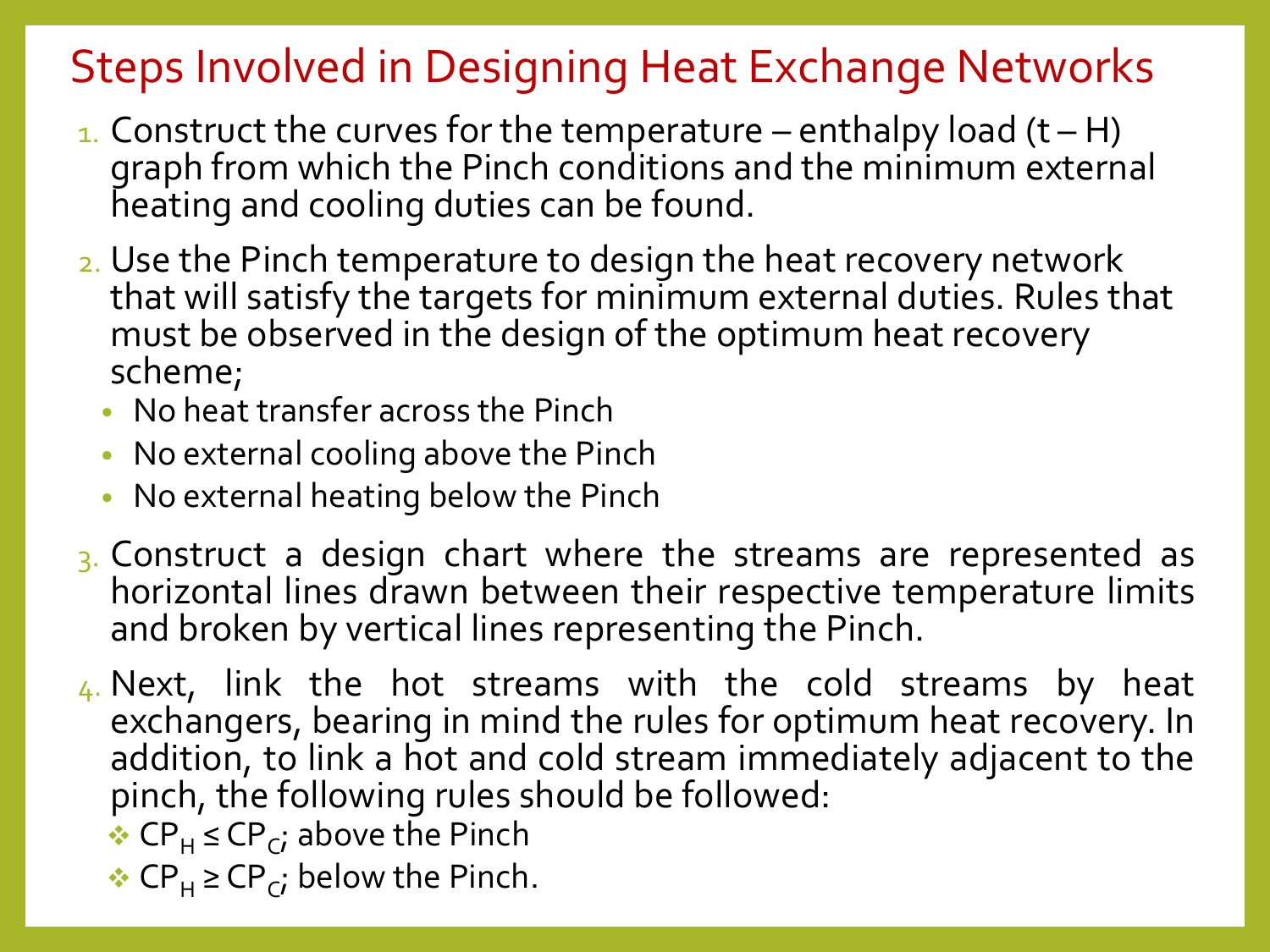

The Pinch Divides the Problem into Source and Sink  $\left( a\right)$ 



By violating the three golden rules  $\mathbf{Q}_{\text{Hmln}}$ and  $Q_{\text{Cmln}}$  are each increased by  $\alpha + \beta + \gamma$ .

#### $(b)$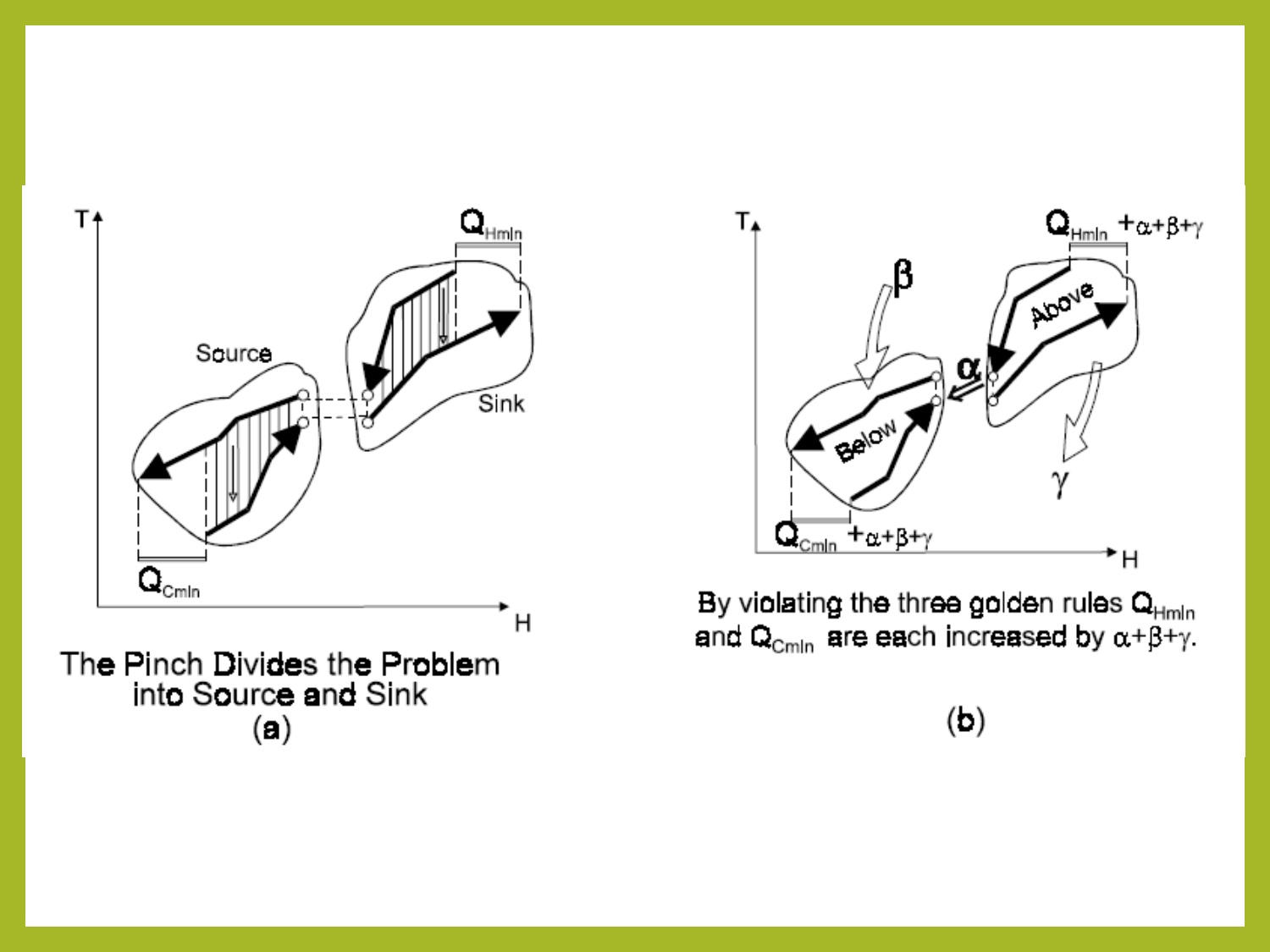#### Designing Stream Networks

- •Stream network is a grid diagram showing the streams and the corresponding heat exchange units (HEN).
- •Steps involved in designing networks.
- 1. Construct the curves for the temperature enthalpy load  $(t H)$  graph from which the Pinch conditions and the minimum external heating and cooling duties can be found.

Hot stream composite

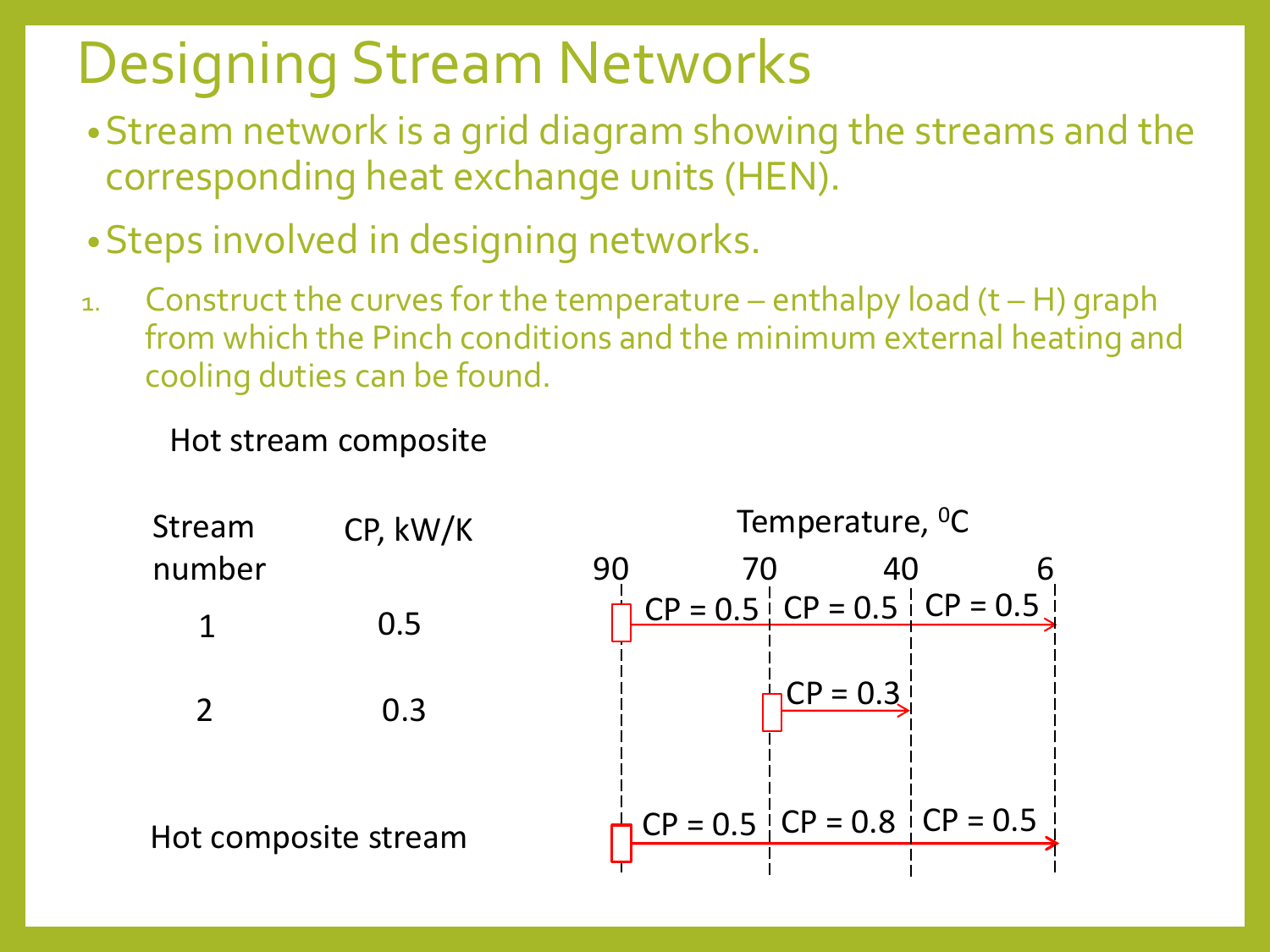#### Cold stream composite

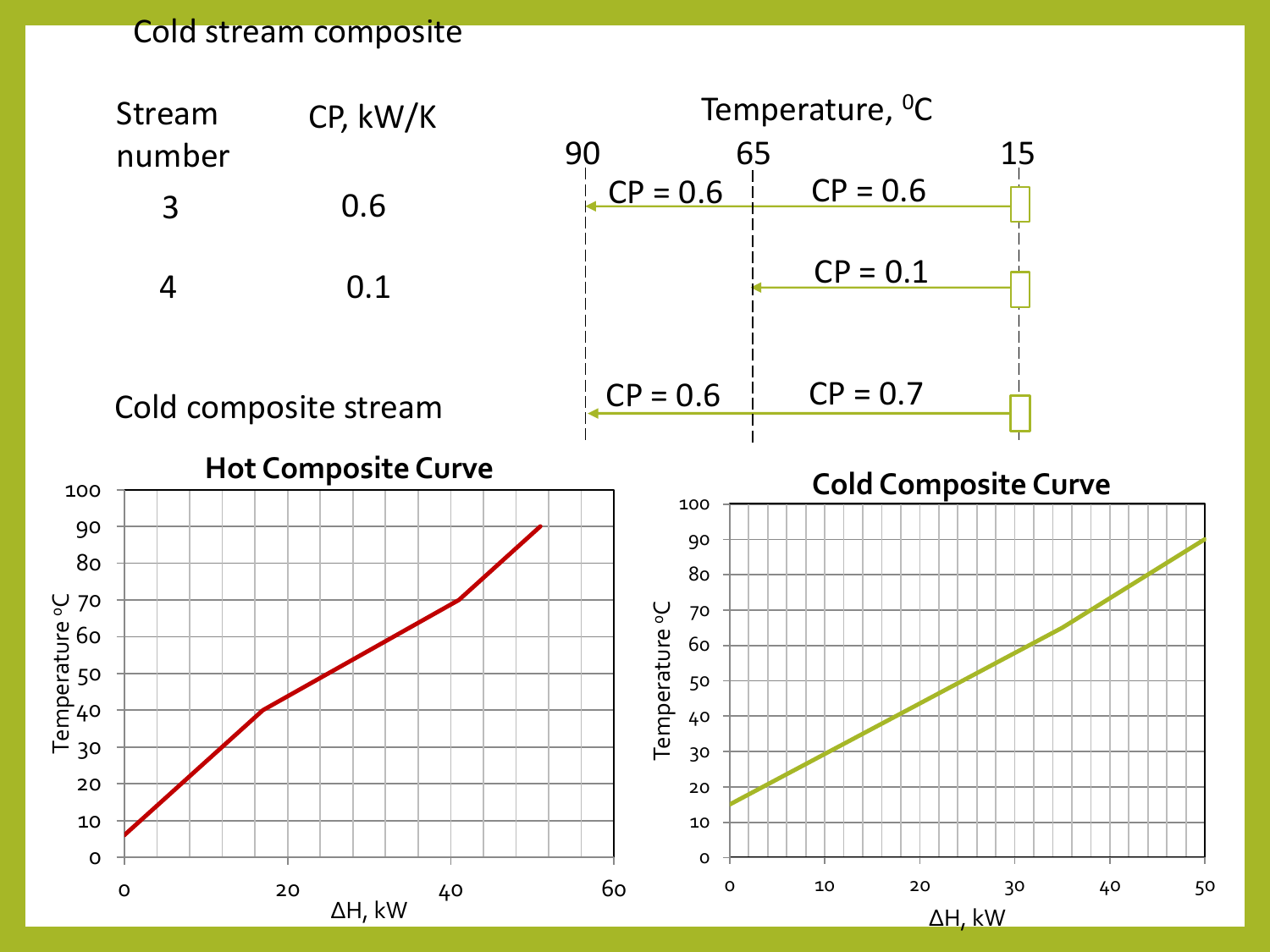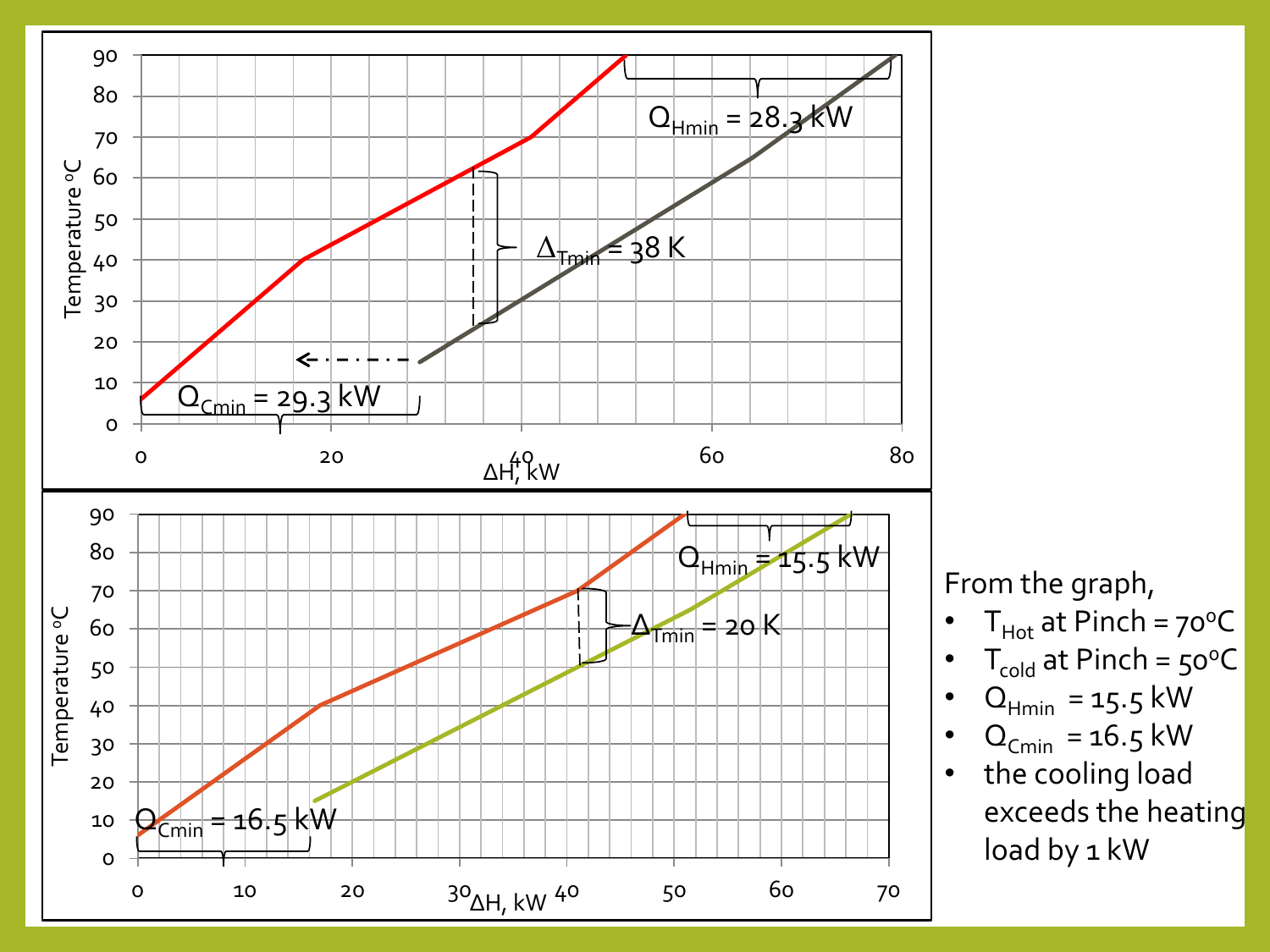- 2. Use the Pinch temperature to design the heat recovery network that will satisfy the targets for minimum external duties.
- Rules that must be observed in the design of the optimum heat recovery scheme;
	- No heat transfer across the Pinch
	- No external cooling above the Pinch
	- No external heating below the Pinch



The Pinch Divides the Problem into Source and Sink (a)



By violating the three golden rules  $Q_{Hmln}$ and  $\mathbf{Q}_{\text{Cmln}}$  are each increased by  $\alpha + \beta + \gamma$ .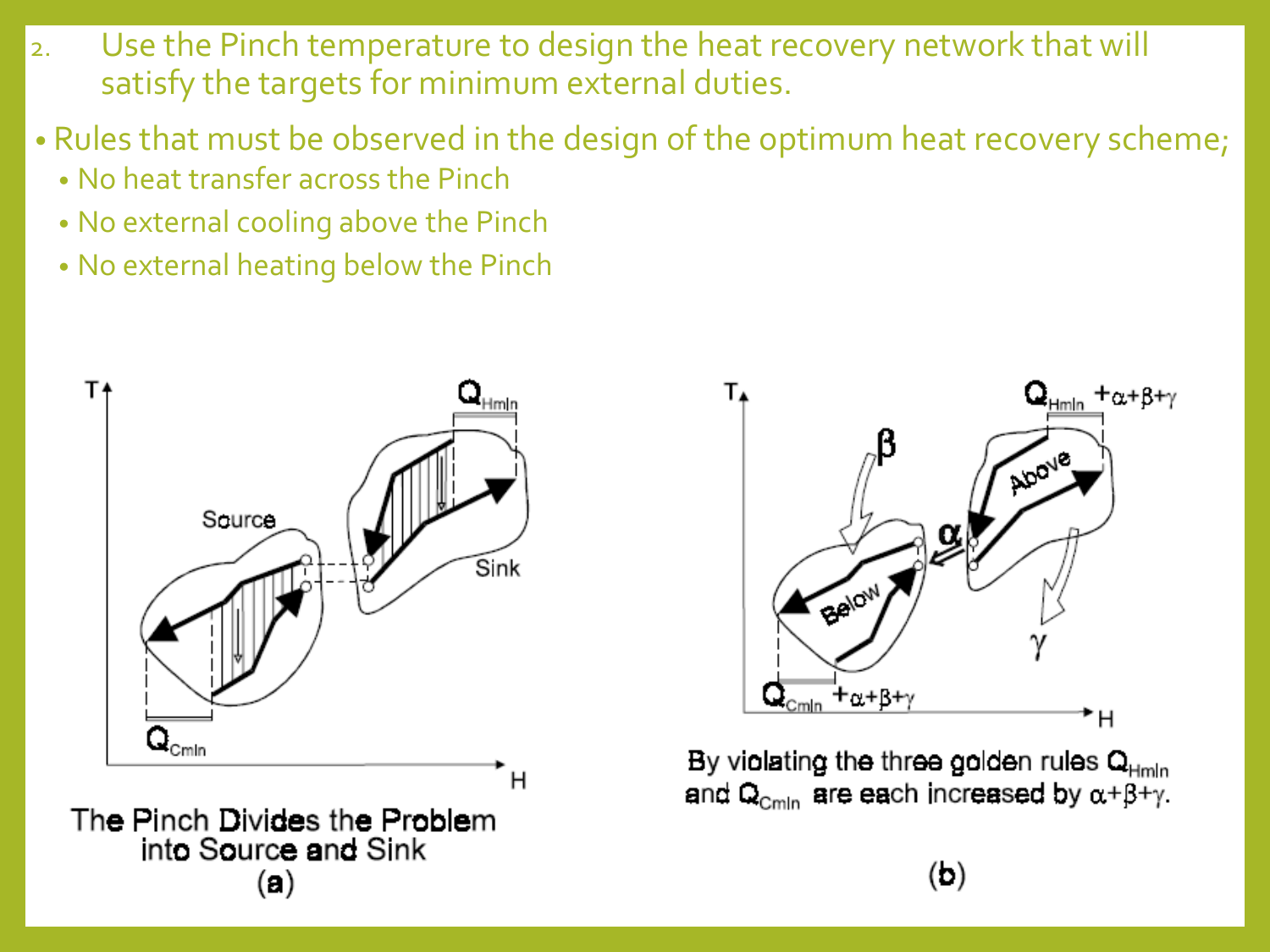a) Construct a design chart where the streams are represented as horizontal lines drawn between their respective temperature limits and broken by vertical lines representing the Pinch as shown below:



- b) Next, we link the hot streams with the cold streams by heat exchangers, bearing in mind the rules for optimum heat recovery. In addition, to link a hot and cold stream immediately adjacent to the pinch, the following rules should be followed:
	- $\bullet$  CP<sub>H</sub> ≤ CP<sub>C</sub>; above the Pinch
	- $\bullet$  CP<sub>H</sub> ≥ CP<sub>C</sub>; below the Pinch.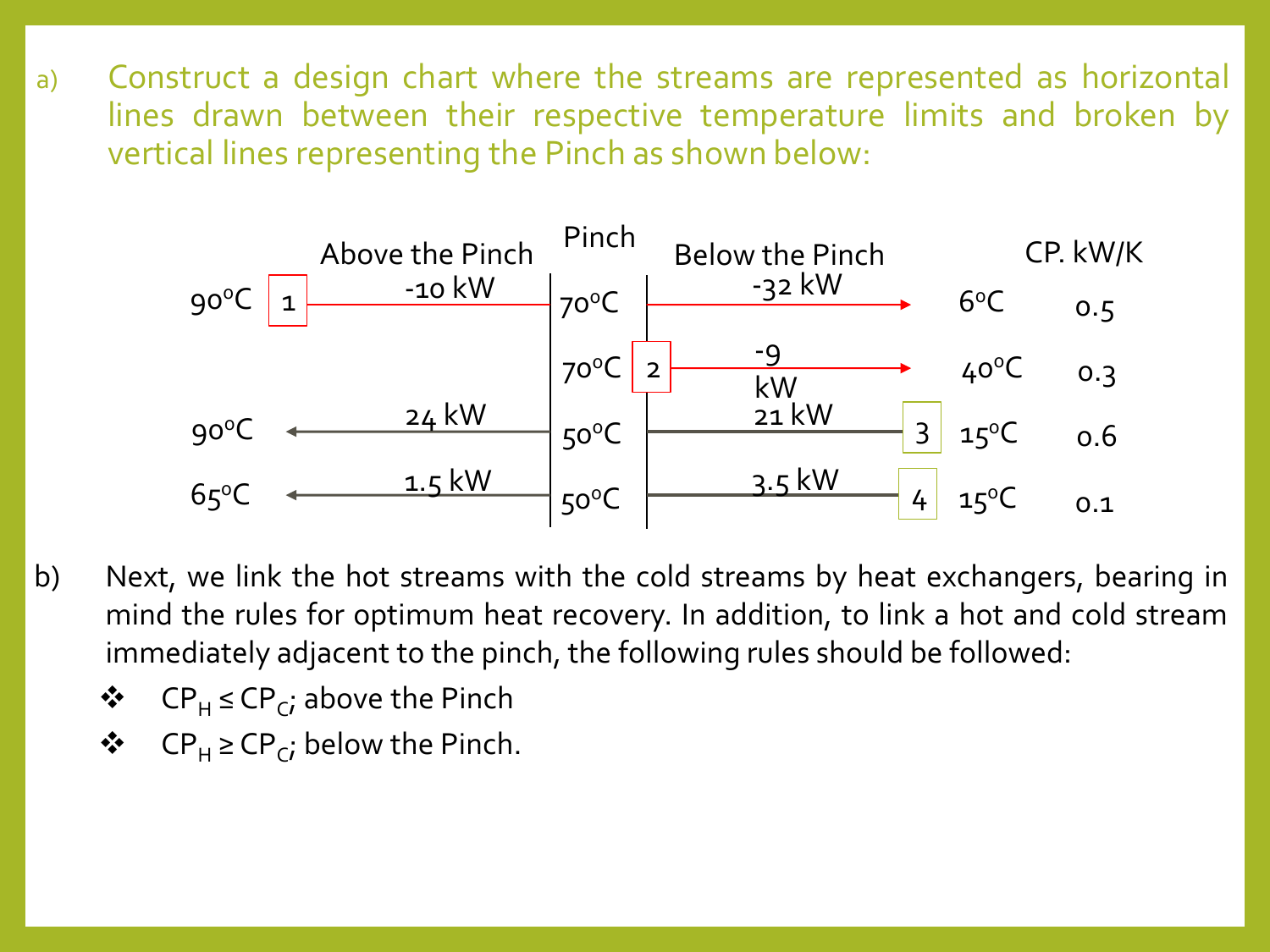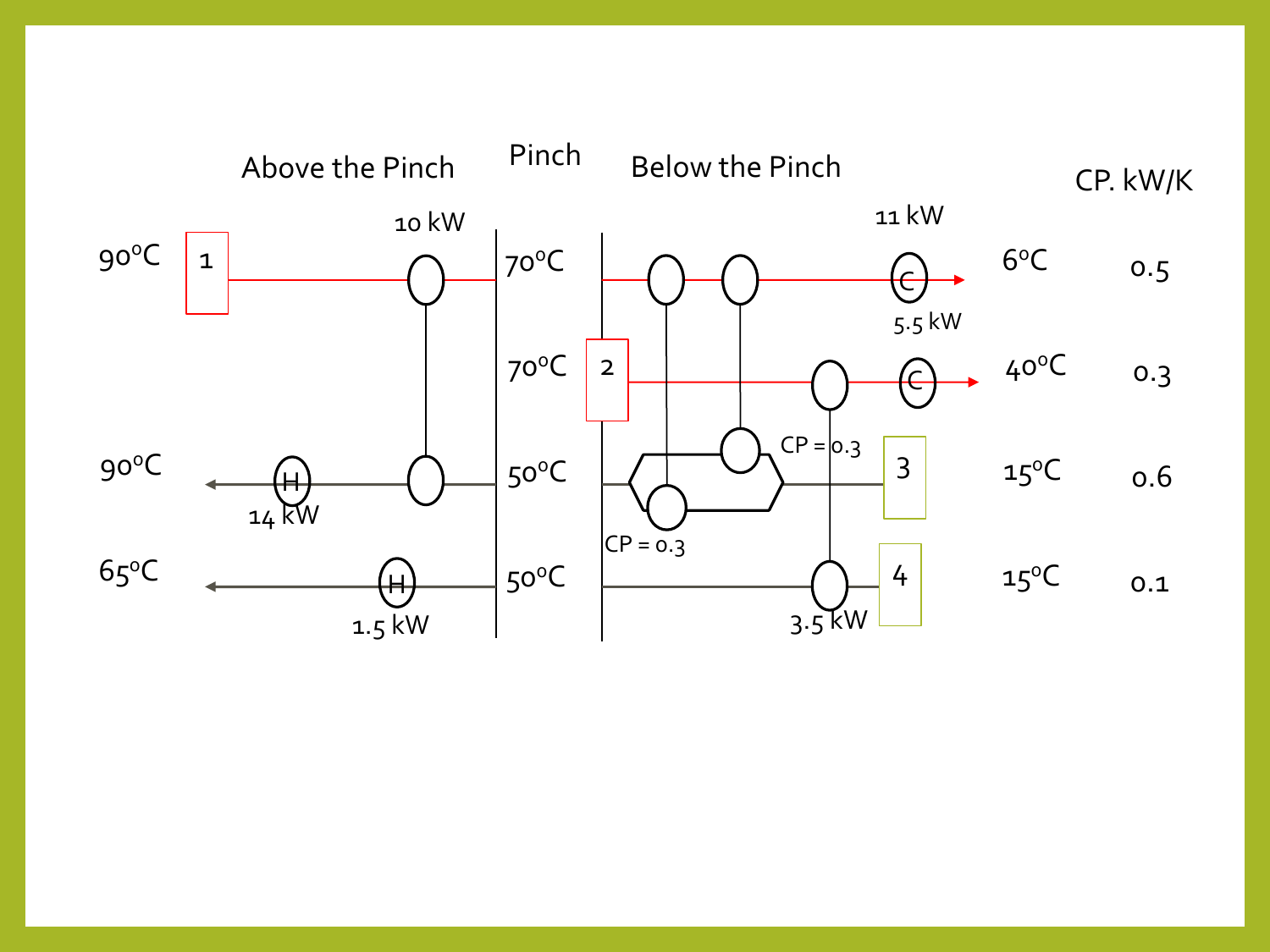#### Design Considerations

- Some design rules to optimize utility consumption:
	- Do not pass heat through the pinch point
	- Do not use cooling utilities at temperatures above the pinch point
	- Do not use heating utilities at temperatures below the pinch point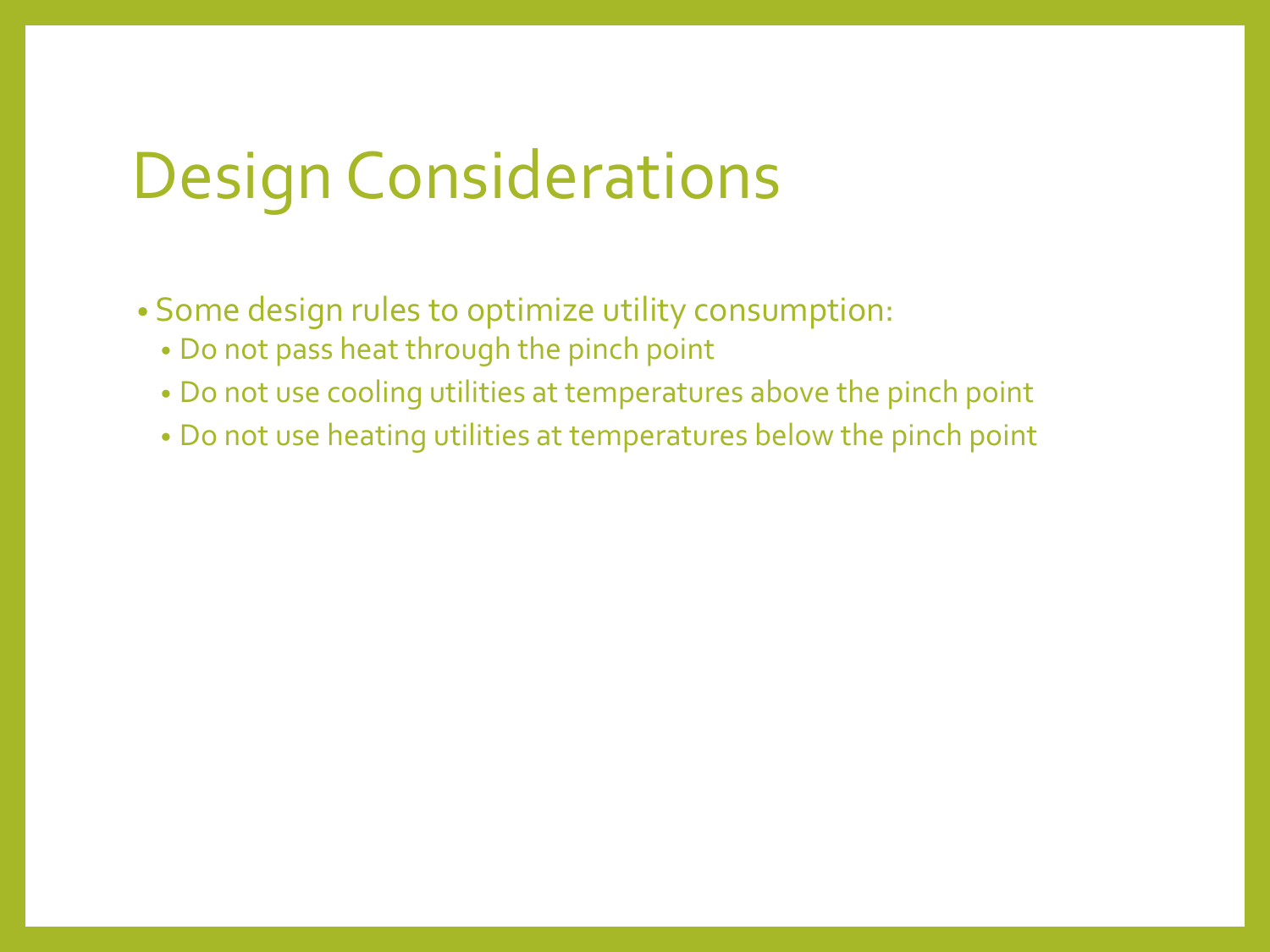- •Now that the pinch analysis has been performed, the heat exchange network can be constructed
- •It is a good idea to perform the pinch analysis first because it sets the performance goal of an optimized heat exchange network

•There is no quick method of reliably determining the minimum number of heat exchangers, but the following method should help to construct the network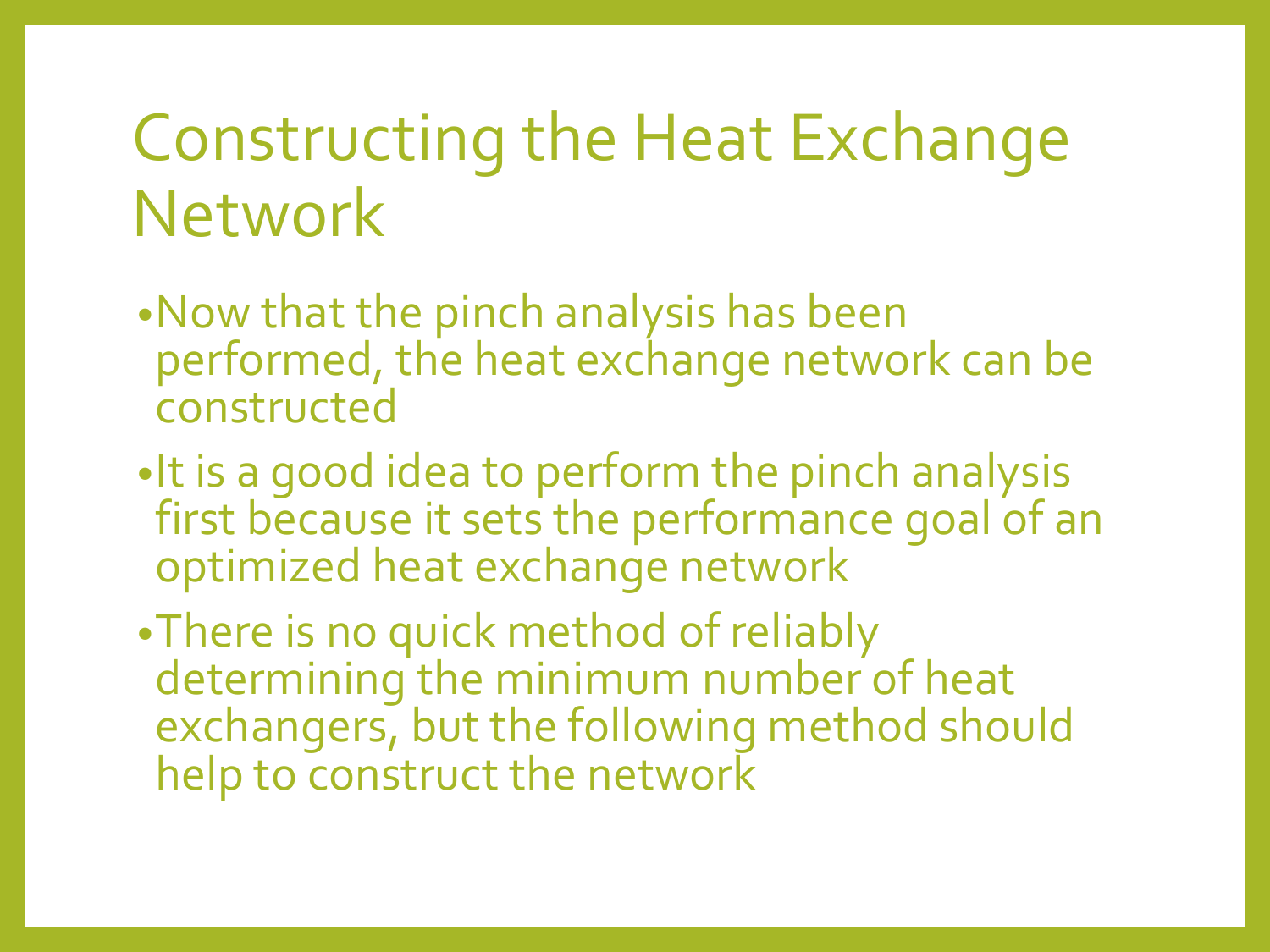- With  $Q_{C,min}$  and  $Q_{H,min}$  known, construct a plot similar to the temperature interval diagram, except instead of arrows, use boxes that have a width representing FCp
- The area of these boxes corresponds to the heat exchanged by the stream
- Draw a horizontal line across at the pinch point remember, no heat is to be passed across this point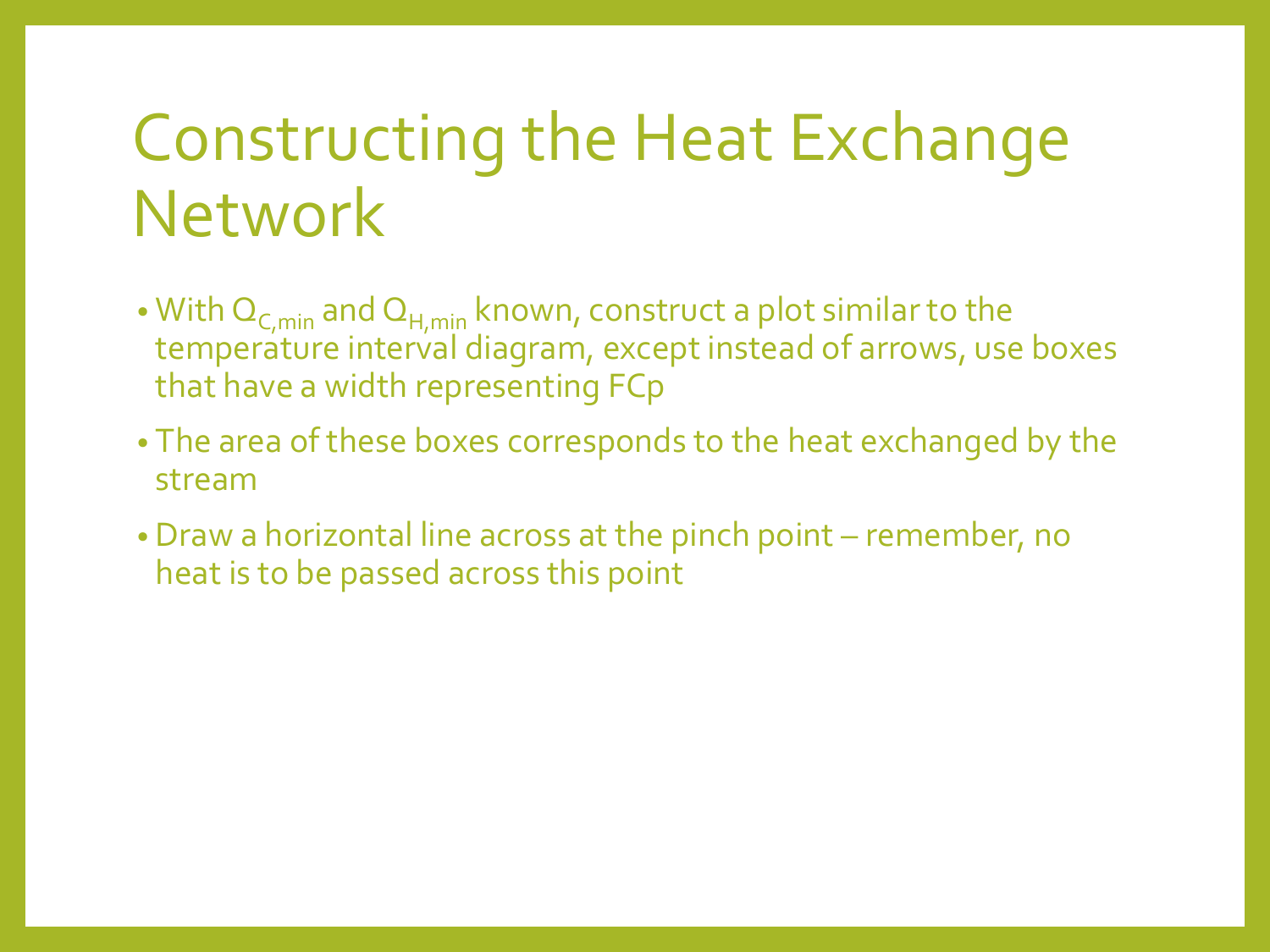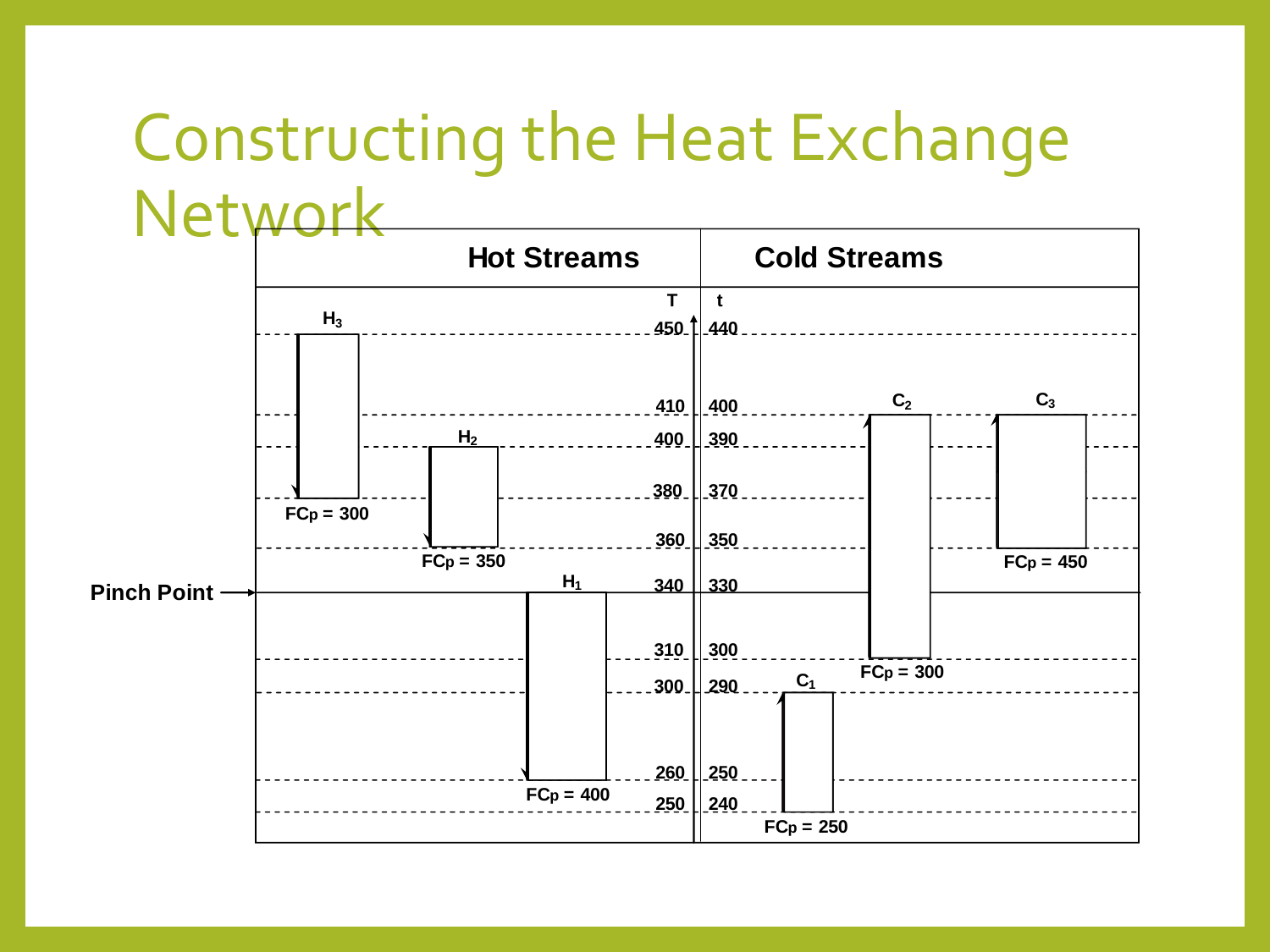•Now, add  $Q_{C,min}$  to the lowest point on the coldest hot stream and determine the resulting  $T_1$  and  $T_2$  for this exchange. Note that  $T_1$ ,  $T_2$ ,  $t_1$ , and  $t_1$  now do not necessarily correspond to the same values as used earlier and are different for each exchanger

$$
Q_{C,min} = FCp(T_2 - T_1)
$$

•Do the same with  $O_{H, min}$  adding it to the highest point on the hottest cold stream

$$
Q_{H,min} = FCp(t_2 - t_1)
$$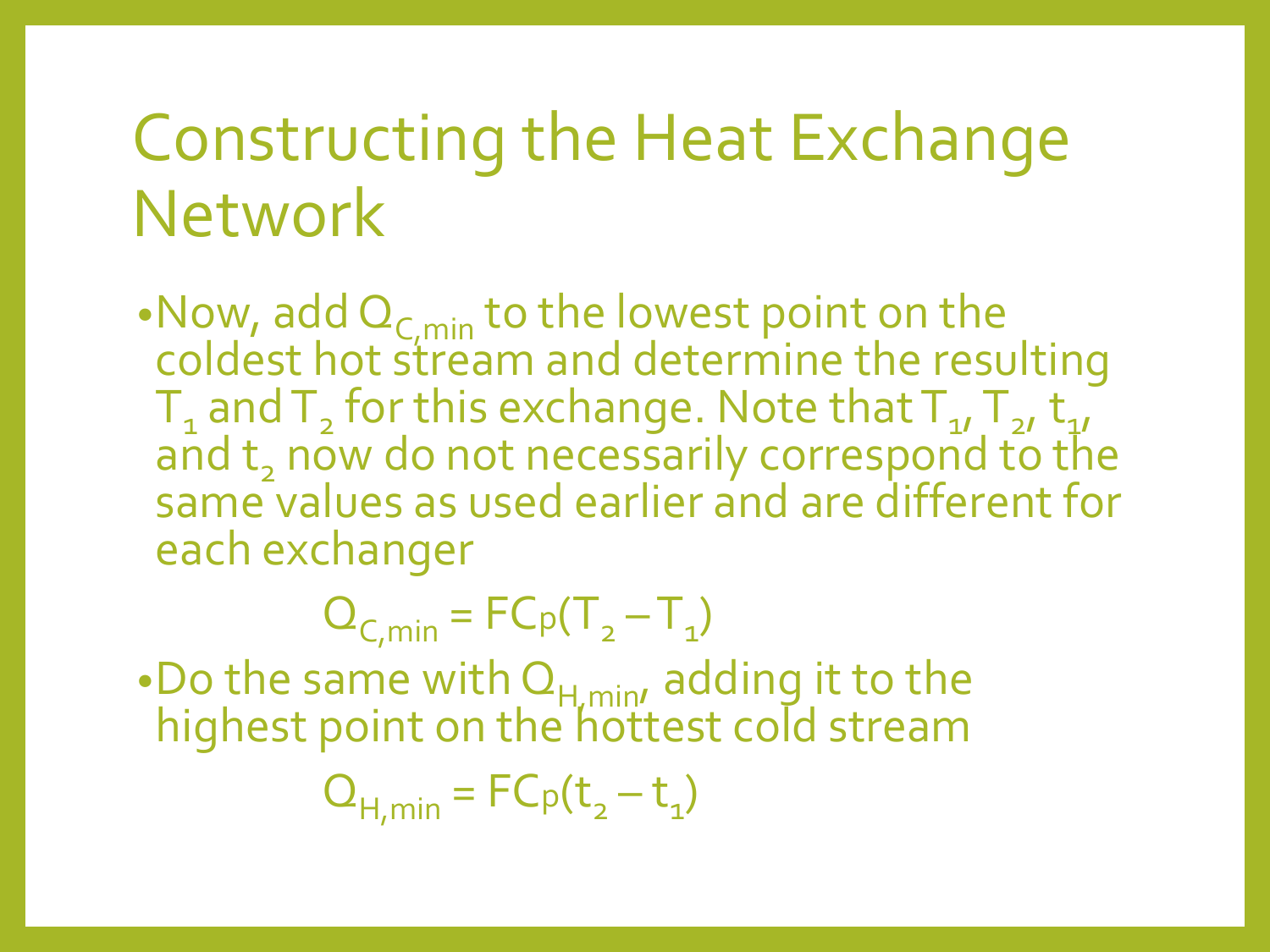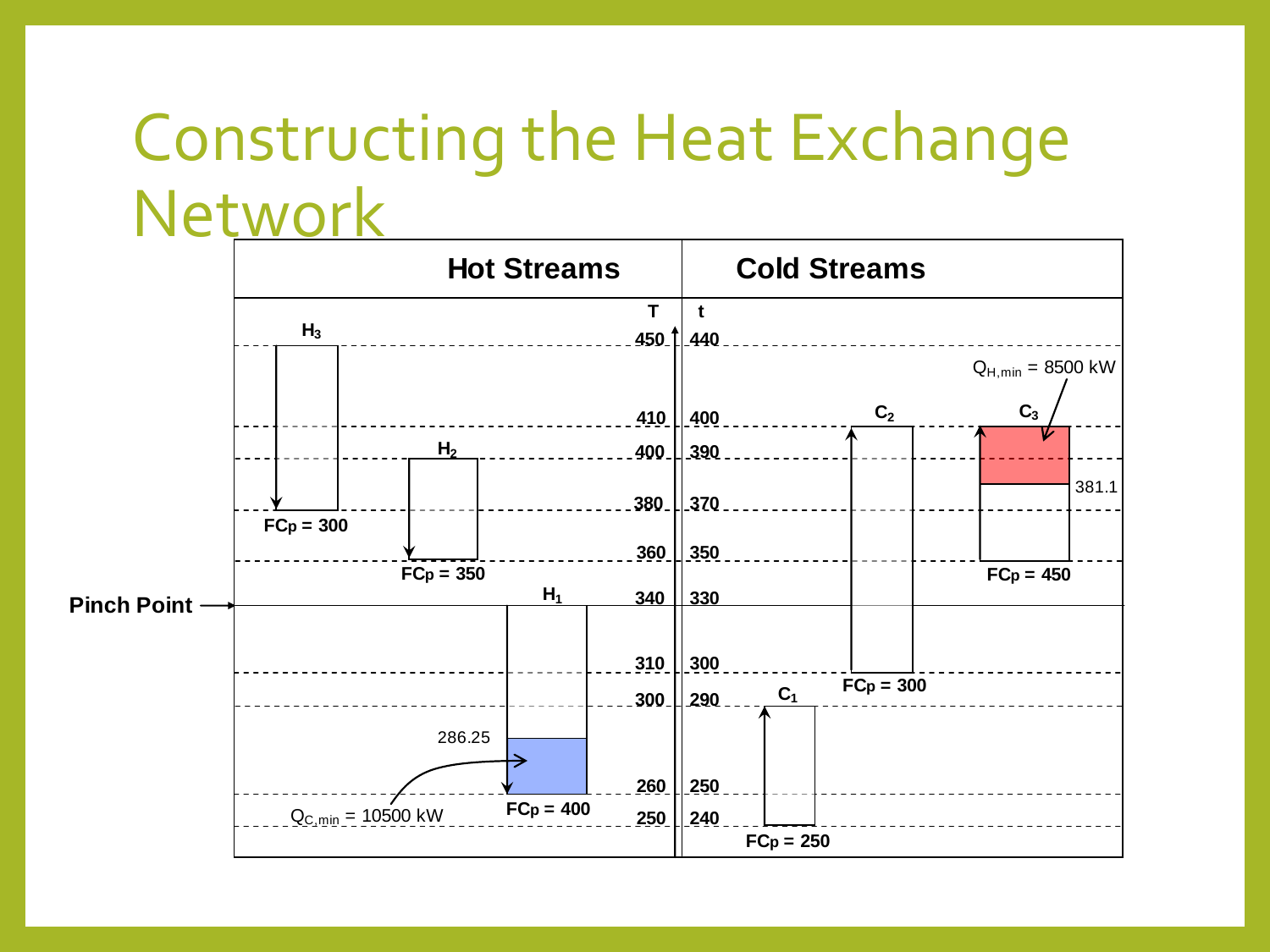- •Now, working out from the pinch point, match up streams, remembering not to transfer heat across the pinch point and keeping  $\Delta T_{min}$  in mind
- •For each matched stream, determine the temperatures that exist for the inlet and outlet of the heat exchanger

 $Q_{ex} = FCp(T_2 - T_1) = FCp(t_2 - t_1)$ 

•Having the table of stream data including enthalpy change on hand may be helpful for determining the best way to match a stream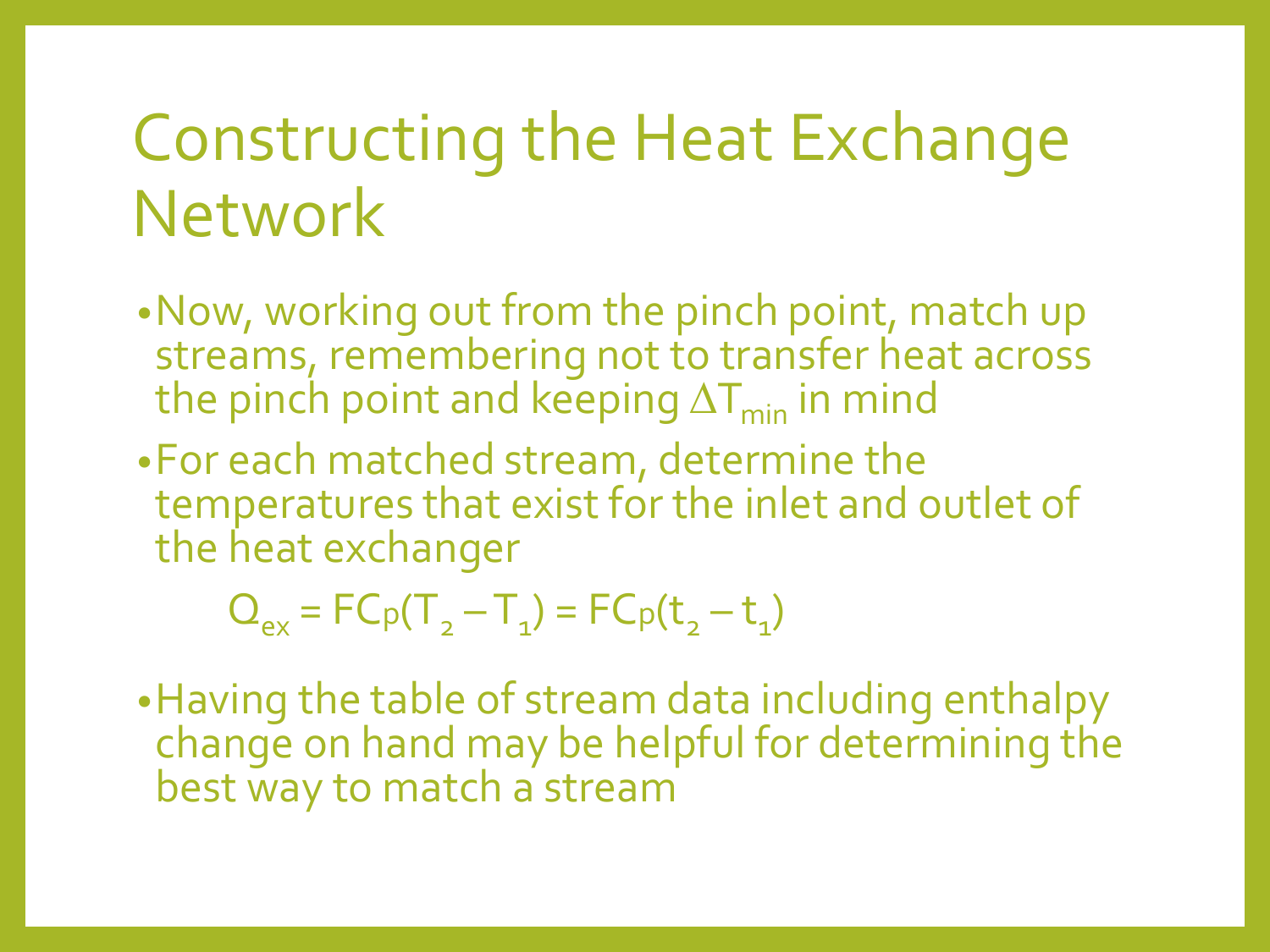#### Matched Streams